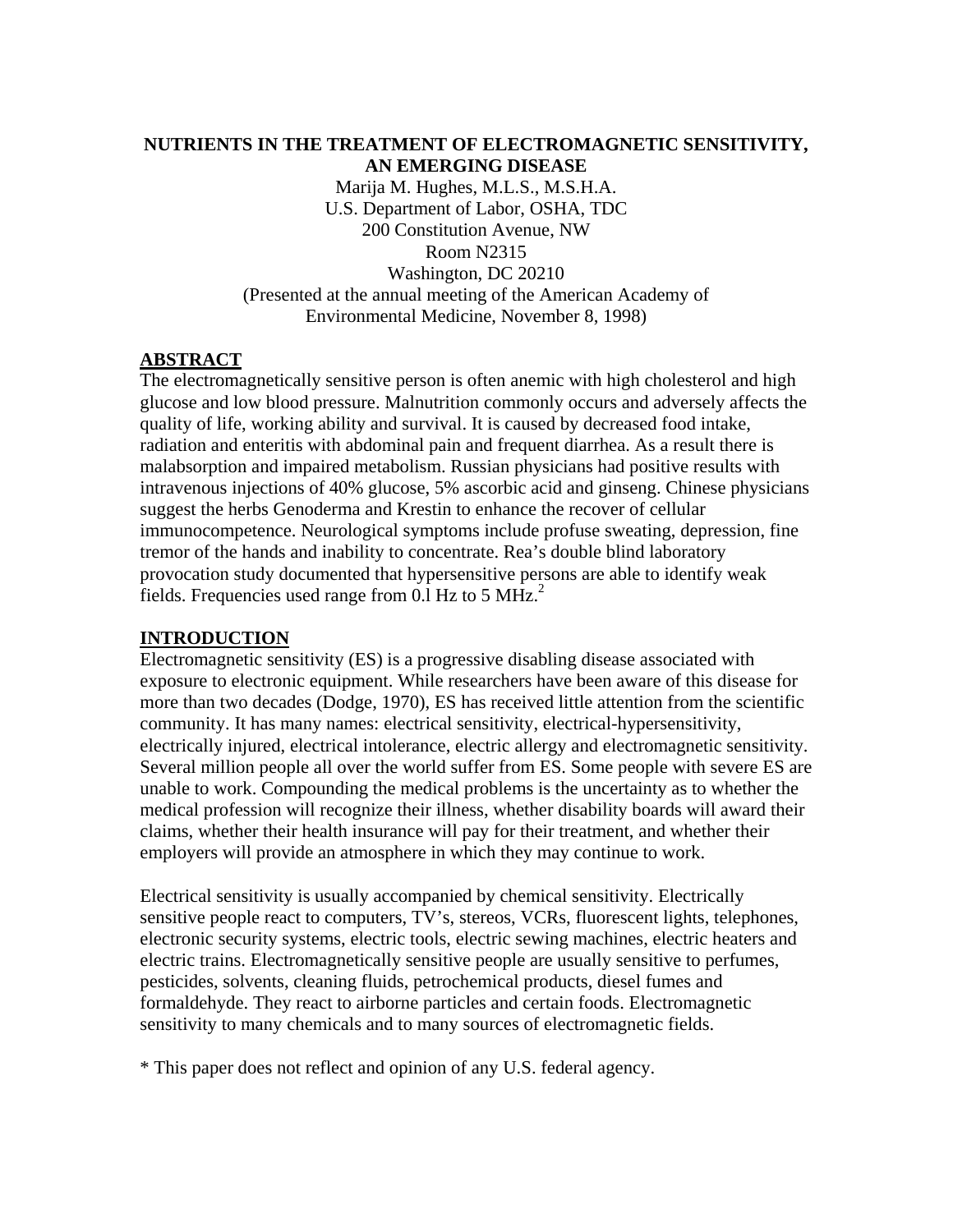## **MATERIALS AND METHODS**

This report evolves from:

• Studies and papers published at the following conferences: The Second World Congress for Electricity and Magnetism in Biology and Medicine Bologna, Italy, 1997; The 15th Annual International Symposium on Man and His Environment in Health and Disease, Special Focus on Bioelectricity, Dallas, Texas, 1997; The First World Conference on Nutrition and Vitamin Therapy, New York, 1997;The Annual Review of Research on Biological Effects of Electric and Magnetic Fields From Generation. Delivery and Use of Electricity, San Diego, California, 1997; The 20th Annual Meeting of the Bioelectromagnetics Society, St. Petersburg, Florida, 1998; The Second Electromagnetic Hypersensitivity Conference, Copenhagen. Denmark, 1995: The Fourth International Conference on Work with Display Units, Milan, Italy, 1994; The Third International Scientific Conference on Work with Display Units, Berlin, Germany, 1992; and The International Symposium on Biological Effects and Health Hazards of Microwave Radiation, Warsaw. Poland, 1973.\*

• Studies published in **Index Medicus** 1960-1997. Sick **From Computers**, l989, by 0. Nordstrom and C. von Scheele.

• Many of the results reported herein have previously been reported in the following: **Computer Health Hazards,** v.1 and v.2 1990 and 1993 and in **Computer, Antenna, Cellular Telephone and Power Lines Health Hazards**, v. 3 1996.

\*The author's studies were among the papers presented at Bologna. Italy. 1 997: New York. New York. 1997. Copenhagen. Denmark. 1995, Sari Diego. California, 1997 and San Petersburg, Florida. 1 998.

### **RESULTS**

In the 1980's people suffering from the electromagnetic sensitivity had skin and nervous system symptoms. Electromagnetically sensitive sufferers most commonly complained about skin problems including red face, erythema, and dermatitis with blisters. In 1989, Dr. Bent Knave reported that the symptoms as "nausea, headache, rash and jitteriness are among the first symptoms to appear." In 1994, Dr, Knave's reported further the symptoms from the nervous system, sex organs, upper respiratory tract, and gastrointestinal tract. Symptoms from the nervous system include headaches, dizziness, heart palpitations, profuse sweating, depression and memory difficulties. The prognosis varies with the type of symptoms. Symptoms of the nervous system generally persist longer than skin symptoms. Dr. William Rea (1991), in a double blind laboratory study, documented electromagenetic sensitivity and the existence of neurological symptoms. Dr. Knave referred to Dr. Rea's laboratory study in 1995 at the 2<sup>nd</sup> Electromagnetic Conference in Copenhagen, Denmark.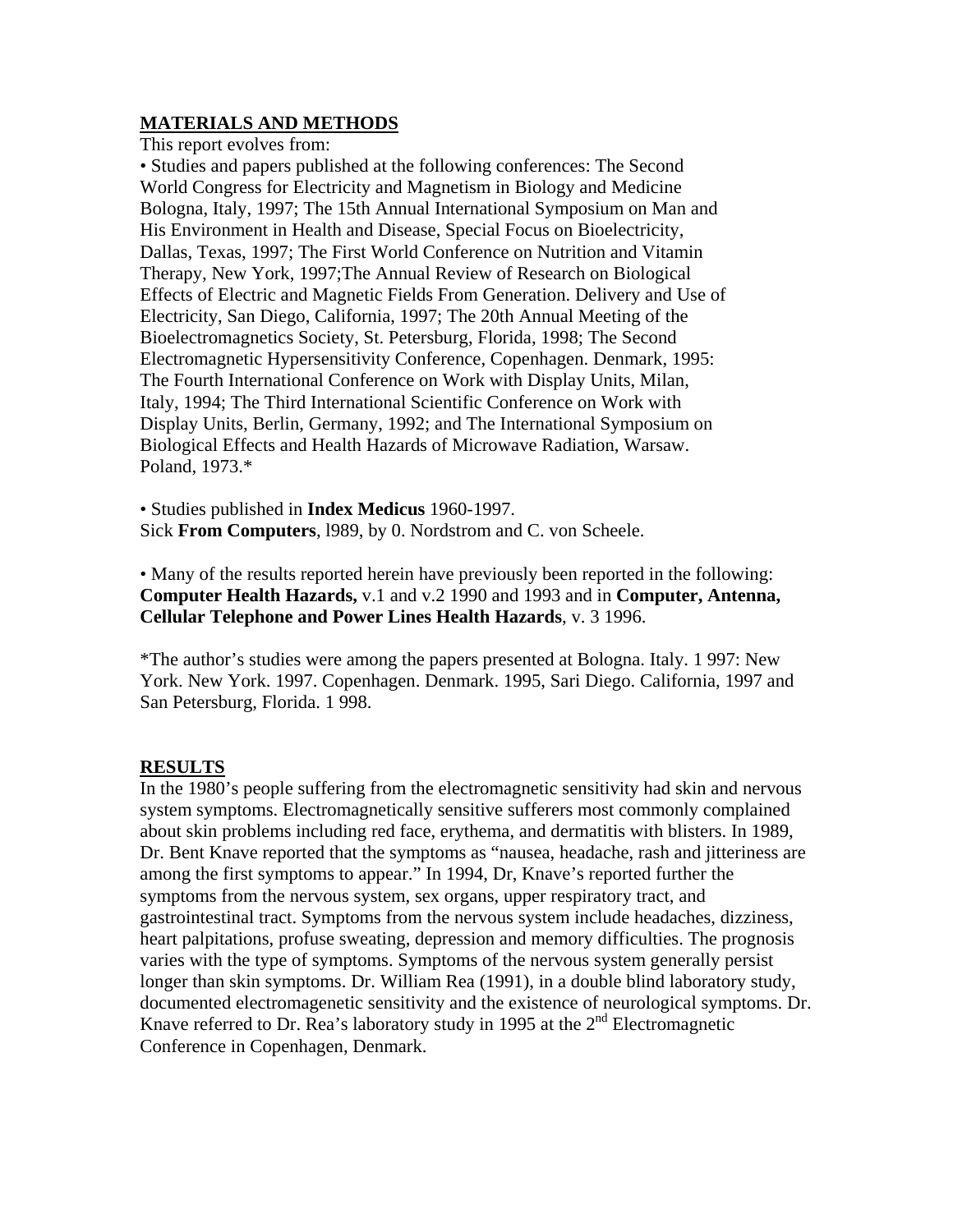# **EXISTENCE OF ELECTROMAGNETIC SENSITIVITY (ES) CONFIRMED IN A MEDICAL STUDY**

REA, ET AL.

- Double blind study had 21 active challenges and *5* false challenges
- Magnetic fields were from 0.1 Hz to 5 MHz

• 100 ES patients were blindfolded and seated in chairs exposed to electromagnetic fields generated from a coil

- Fields were 350 nT at the patient's knees and 70 nT at their hands
- 25 (20%) reported intense symptoms
- 16 (64%) reported painful reactions
- Frequencies causing the most painful reactions were 1, 2.5, 5, 10, 20 Hz and 10kHz
- Some ES patients were sensitive to testing devices (Iriscorder) and were excluded

# SYMPTOMS RELATED TO EMF EXPOSURE:

Neurological: tingling, sleepiness, headaches, dizziness, loss of consciousness Musculoskeletal: pain, spasms, vibration

Respiratory: pressure in ears, tooth pain, tightness in chest, shortness of breath

Cardiovascular: palpitation, flushing, tachycardia, edema

Gastrointestinal: belching, nausea

Ocular: burning

Dermal: itching, burning, prickly pain

# **Table 1**

| 1 1100 T<br>$\mu$ of $\mu$ of $\mu$ of $\mu$ of $\mu$ of $\mu$ of $\mu$ of $\mu$ of $\mu$ of $\mu$ |                  |                 |                           |                           |  |
|----------------------------------------------------------------------------------------------------|------------------|-----------------|---------------------------|---------------------------|--|
| Number of                                                                                          | Number of Active | Number of False | <b>Positive Reactions</b> | <b>Positive Reactions</b> |  |
| Patients                                                                                           | Challenges       | Challenges      | to Active                 | to False                  |  |
|                                                                                                    |                  |                 | Challenges                | Challenges                |  |
| 50                                                                                                 | 1050             | 250             | 750                       | 150                       |  |
| 25                                                                                                 | 525              | 125             |                           |                           |  |
| 25                                                                                                 | 525              | 125             | 325                       |                           |  |

## Phase II — Single-blind Challenge of 100 Patients

Rea, W, et al. Electromagnetic Field Sensitivity. *Journal of Bioelectricity* 10:241-256, 1991.

## **Table 2**

#### Phase III — 25 Patients Previously Positive Rechallenged and 25 Controls Tested Double-blind

| $\sim$ control is colored to out to change |                  |                 |                           |                           |  |  |
|--------------------------------------------|------------------|-----------------|---------------------------|---------------------------|--|--|
| Number of                                  | Number of Active | Number of False | <b>Positive Reactions</b> | <b>Positive Reactions</b> |  |  |
| Patients                                   | Challenges       | Challenges      | to Active                 | to False                  |  |  |
|                                            |                  |                 | Challenges                | Challenges                |  |  |
| 16                                         | 336              | 80              | -79                       |                           |  |  |
| 25                                         | 525              | າ<              |                           |                           |  |  |

Rea, W, et al. Electromagnetic Field Sensitivity. *Journal of Bioelectricity* 10:241-256, 1991.

# **Table 3**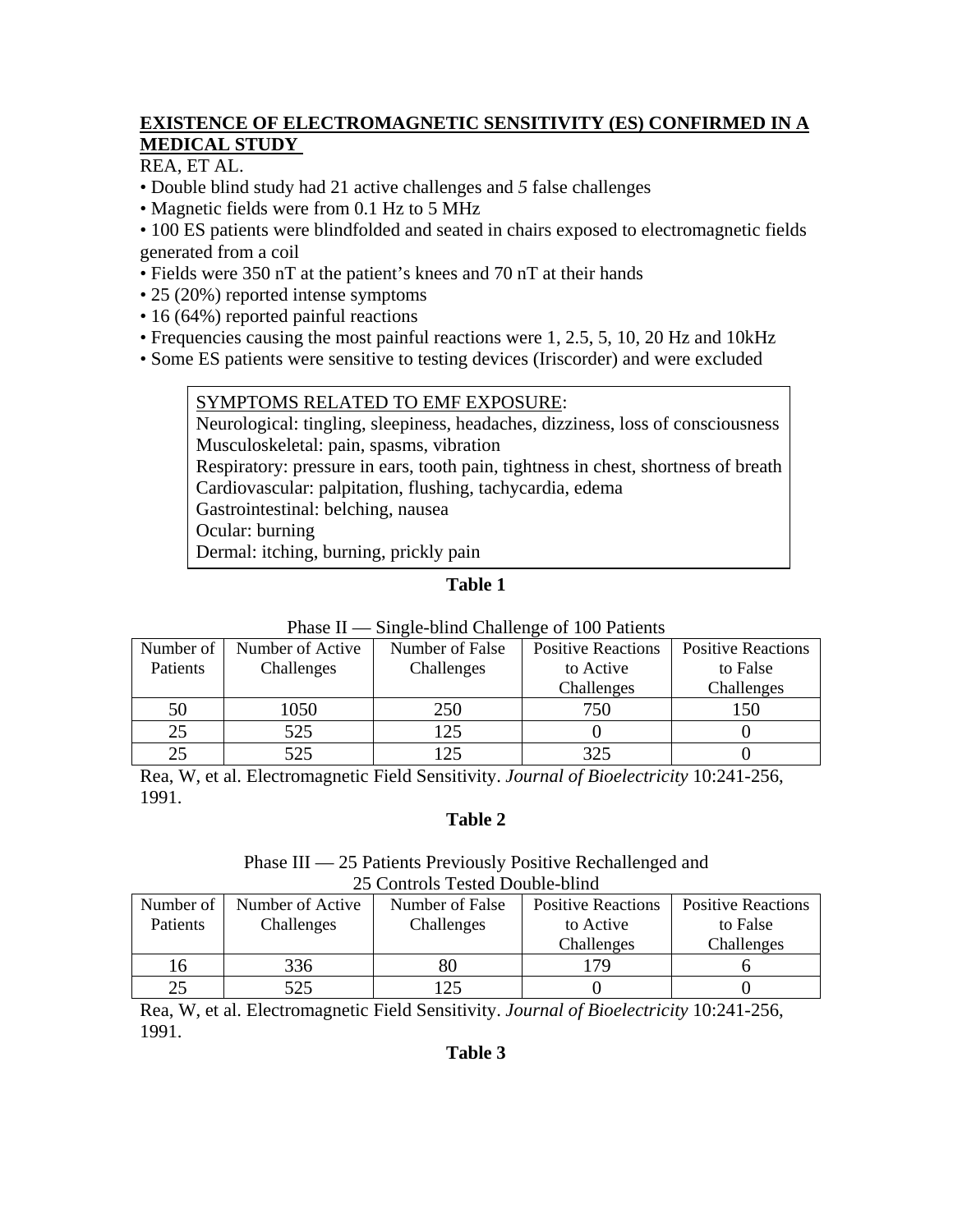| Frequency (Hz) | Patients with Positive Reaction (%) |  |
|----------------|-------------------------------------|--|
| 0.1            | 31                                  |  |
| 0.5            | 44                                  |  |
| 1              | 75                                  |  |
| 2.5            | 75                                  |  |
| 5              | 69                                  |  |
| 10             | 69                                  |  |
| 20             | 69                                  |  |
| 40             | 50                                  |  |
| 50             | 50                                  |  |
| 60             | 63                                  |  |
| 100            | 56                                  |  |
| 1K             | 56                                  |  |
| 5K             | 38                                  |  |
| 10K            | 69                                  |  |
| 20K            | 56                                  |  |
| 35K            | 31                                  |  |
| 50K            | 50                                  |  |
| 75K            | 50                                  |  |
| 100K           | 38                                  |  |
| 1M             | 50                                  |  |
| 5M             | 31                                  |  |

#### Percentage of 16 Patients With Severe Reactions To Different Frequencies

Rea, W, et al. Electromagnetic Field Sensitivity. *Journal of Bioelectricity* 10:241-256, 1991.

#### **Table 4**

### **DISCUSSION**

The electronically sensitive person is often anemic with high cholesterol and high glucose and blood pressure.

The patient history, the physical exam and laboratory tests are:

#### PATIENT HISTORY

Relate the symptoms to EMF exposure: acute, delayed, chronic

• Recent eye problems, pressure behind the eyes, floaters, difficulty focusing, deteriorating vision, eye aches

- Dental problems, especially broken fillings
- Dryness of the lips, mouth, skin or eyes
- Puffy lips
- Swollen or sore throat
- Sinusitis, bronchitis, headaches
- Ear aches/ringing in the ears
- "Burning" in any part of the body: chest, eyes, ears, testicle
- Pressure or pain in the chest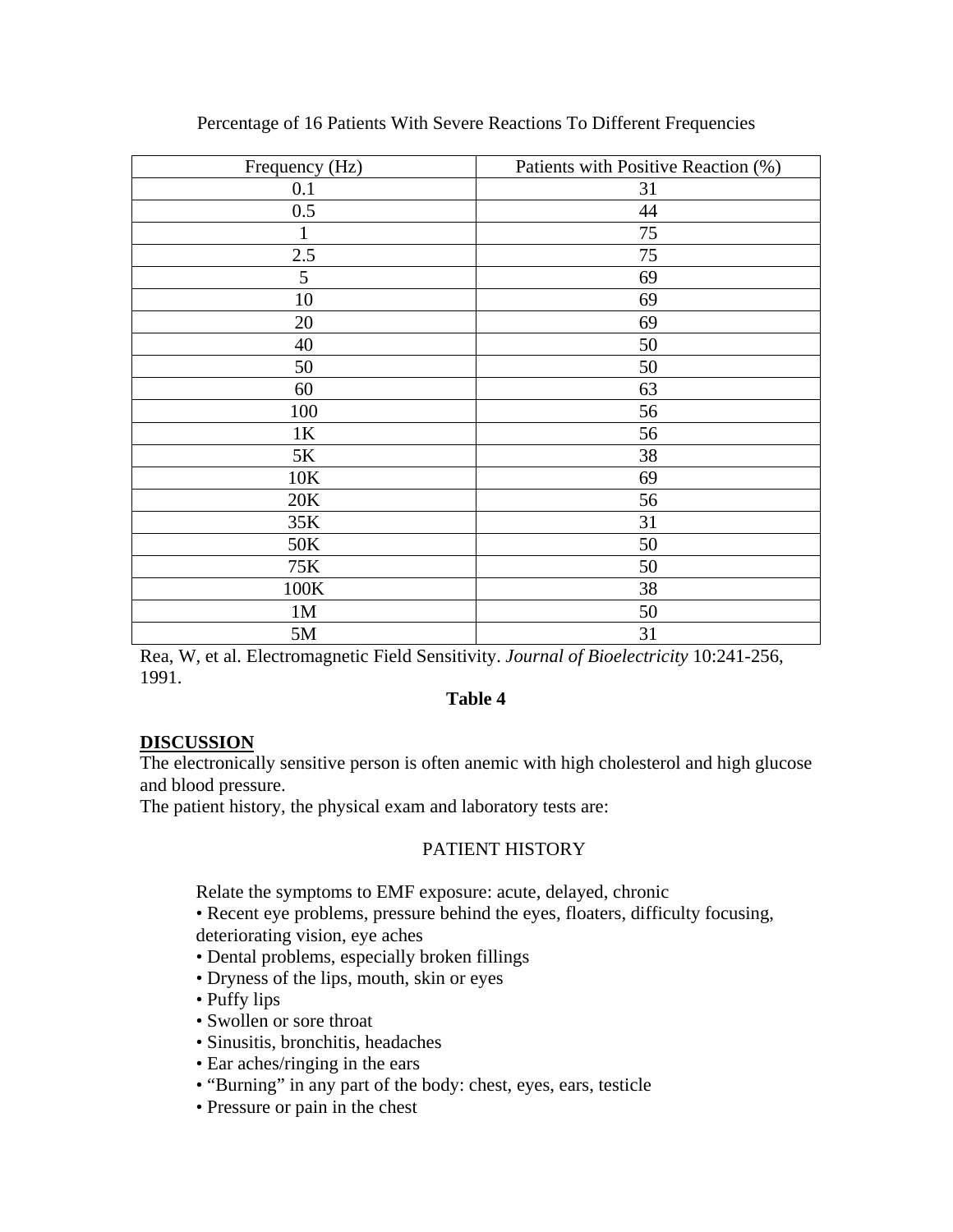- Insomnia
- Dizziness
- Nausea, loss of appetite
- Pelvic discomfort/pain in the testicles or ovaries
- Paresthesia
- Muscle spasms, pain in the soles of the feet, pain in the legs, muscle, joint, or abdominal pain, especially pain that moves around the body
- "Electrical currents" in any part of the body
- Sweating
- Itchy systemic rash
- Spontaneous nosebleeds and gum bleeds
- Frequent urination
- Craving for carbohydrates

### **Table 5**

#### PHYSICAL EXAM

Look for:

- Skin rash
- Enlargement or tenderness of thyroid
- Blood pressure higher than usual
- Shortness of breath (may look like an anxiety attack)
- Wheezing
- Lungs not clear
- Increase in the size of heart
- Liver tenderness
- General hypersensitivity
- Any elevation of body temperature
- Sinus pain/drainage
- Deterioration of the teeth/pain in the teeth with metallic fillings

Neurological:

- Tremors, especially of eyelids and hands
- Change in visual acuity
- Increased sensitivity to vibration
- Increased tendon reflexes of the upper or lower extremities
- Decreased abdominal reflexes
- General muscle weakness

#### Mental:

- Agitation
- Fatigue
- Impaired short or long term memory

**Table 6**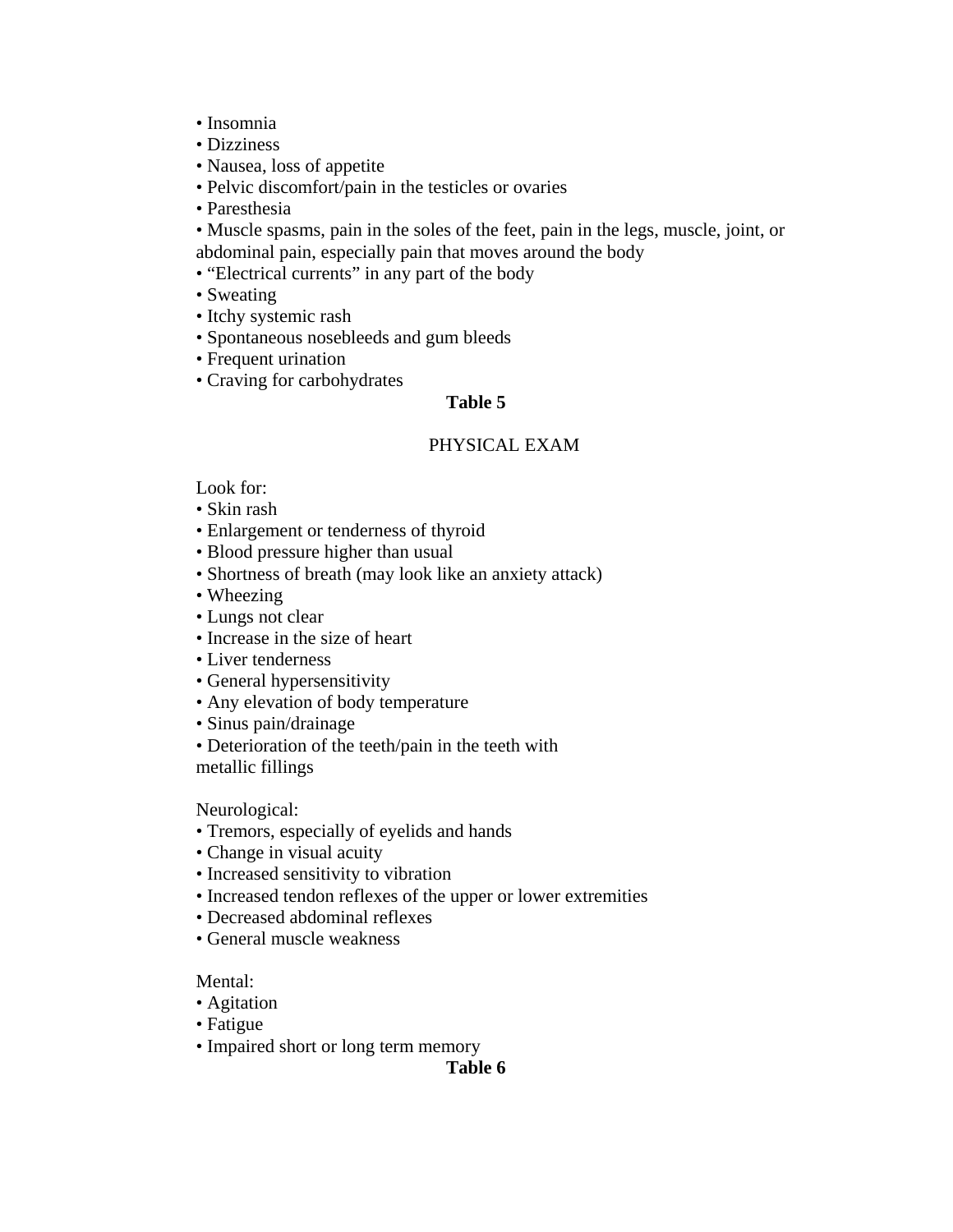#### LABORATORY TESTS

Blood May Show:

- Abnormal blood sugar curve
- Elevated blood histamine
- Elevated serum protein and globulin
- Lower albumin/globulin ratio
- Increase in cholesterol and beta-lipoprotein
- Leukopenia or thrombocytopenia. Or a change in leucocytes (increase or decrease) or immunoglobulins for that patient, or
- IGG subclasses abnormal
- Signs of autoimmunity
- Altered serum lactic acid
- Altered oxygen content or pH of the blood
- Increased copper or zinc in the urine
- Decreased red blood cell copper
- Change in appearance of red blood cells (rouleax formation, etc.)
- Increased thyroid activity
- Increased adrenal activity

### **EKG**

• Lengthening of the intrauricular and intraventricular conduction. Decrease in amplitude of the R and T waves. Any arrythmias.

#### EEG

• Seizure activity. Abnormal excitation.

### **Table 7**

Malnutrition commonly occurs and adversely affects the quality of life, working ability and survival. It is caused by decreased food intake, radiation enteritis with abdominal pain and frequent diarrhea. As a result, there is malabsorption and impaired metabolism. Russian physicians had positive results with intravenous injections of 40% glucose, 5% ascorbic acid and ginseng. Macrobiotic authorities often recommend a diet of 60-70% of whole grain cereals, 3-5% (1-3 cups) of miso soup with vegetables and seaweed, 20% cooked vegetables, 5-10% beans and seaweed, Sea vegetables contain sodium alginate which binds heavy metals in the intestine and converts them into insoluable salts which can be excreted from the body. Chinese physicians suggest the herbs Genoderma and Krestin to enhance the recovery of cellular immunocompetence, Genoderma is more effective than Krestin. Gynostema Pentaphyllum (32 mg/kg) accelerates the recovery of leukocyte counts and releases the inhibitor of the response of sleenic cells to mitogens. Gynostemma has both radioprotecive and radio-therapeutic effects. Jean-Shen-Yang-Tang has radio-therapeutic effects: It enhances the recovery of decreased cellular immunocompetence and it augments the function of hemocytopoietic organs through stimulating the reticuloendothelial system.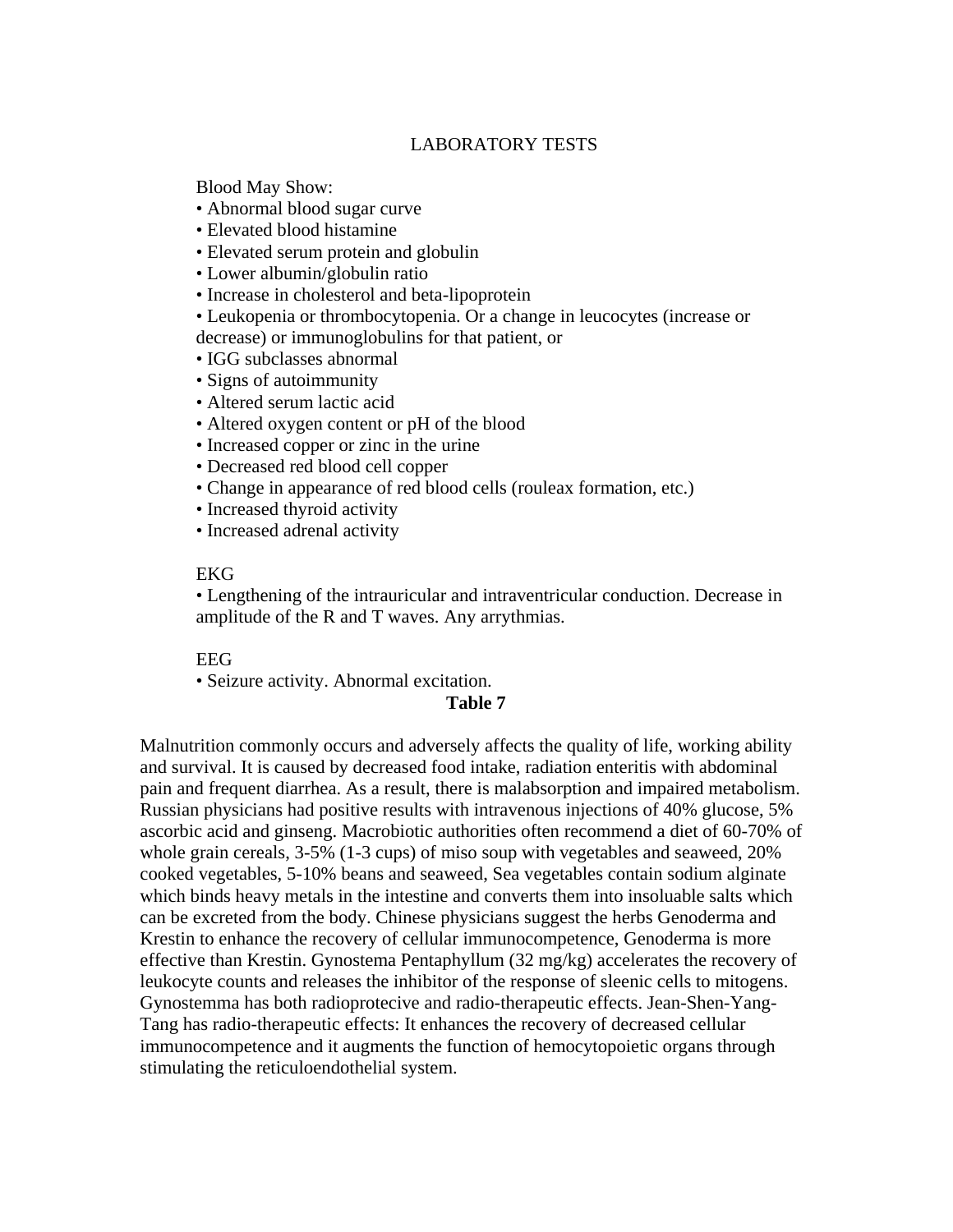#### TREATMENT

No cure has been found.

Avoid exposure to: Computers, TVs, VCRs, all electronic equipment sunlight, and synthetic fabrics

Use cotton, silk or wool clothing

Treatment of excessive intestinal candida

• use yogurt, buttermilk and kefir in the diet

• antifungals may be needed

Oral antioxidants and herbs • Vitamins A, E, C. selenium, cystein, glutamine

Injectable nutrients required if severe malabsorption exists

• Rea, 1991 has good results over a long period of time

• Kapitenko, 1965: IV 40% glucose, 5% ascorbic acid solution, ginseng

Avoid salted, processed food and hydrogenated fat

If chronic radiation enteritis: limit fat, fiber and lactose to reduce diarrhea **Table 8**

Large oral doses of vitamins help correct vitamin deficiency. Supplementing the vitamins A (25,000 IU), C (2,000-3,000) mg daily plus bioflavonoids and rutin, E (400 IU up to 800 IU) and the trace minerals, especially selenium (200 mg daily), can inhibit the promotion of free radicals.

Superoxide dismutase (SOD) is natural in barley grass, very young broccoli, brussel sprouts, cabbage, wheat grass and most green plants. This antioxidant aids in the body's utilization of zinc, copper and manganese. If the SOD supplement is in the pill form, it must be enteric coated.

Exposure to radiation pollution is destructive to vitamins A, C, E, K and several B vitamins, and essential fatty acids. Both vitamin A and beta-carotene are absorbed more readily when optimal amounts, of B-complex, vitamins C, D and E, and zinc are present in the diet.

Intestinal candida should be resolved if excessive. Yogurt, buttermilk and kefir are recommended, since they contain microorganisms that protect the gastrointestinal tract.

Also recommended are calcium, magnesium, beta-carotene and the amino acids glutamine and cysteine.